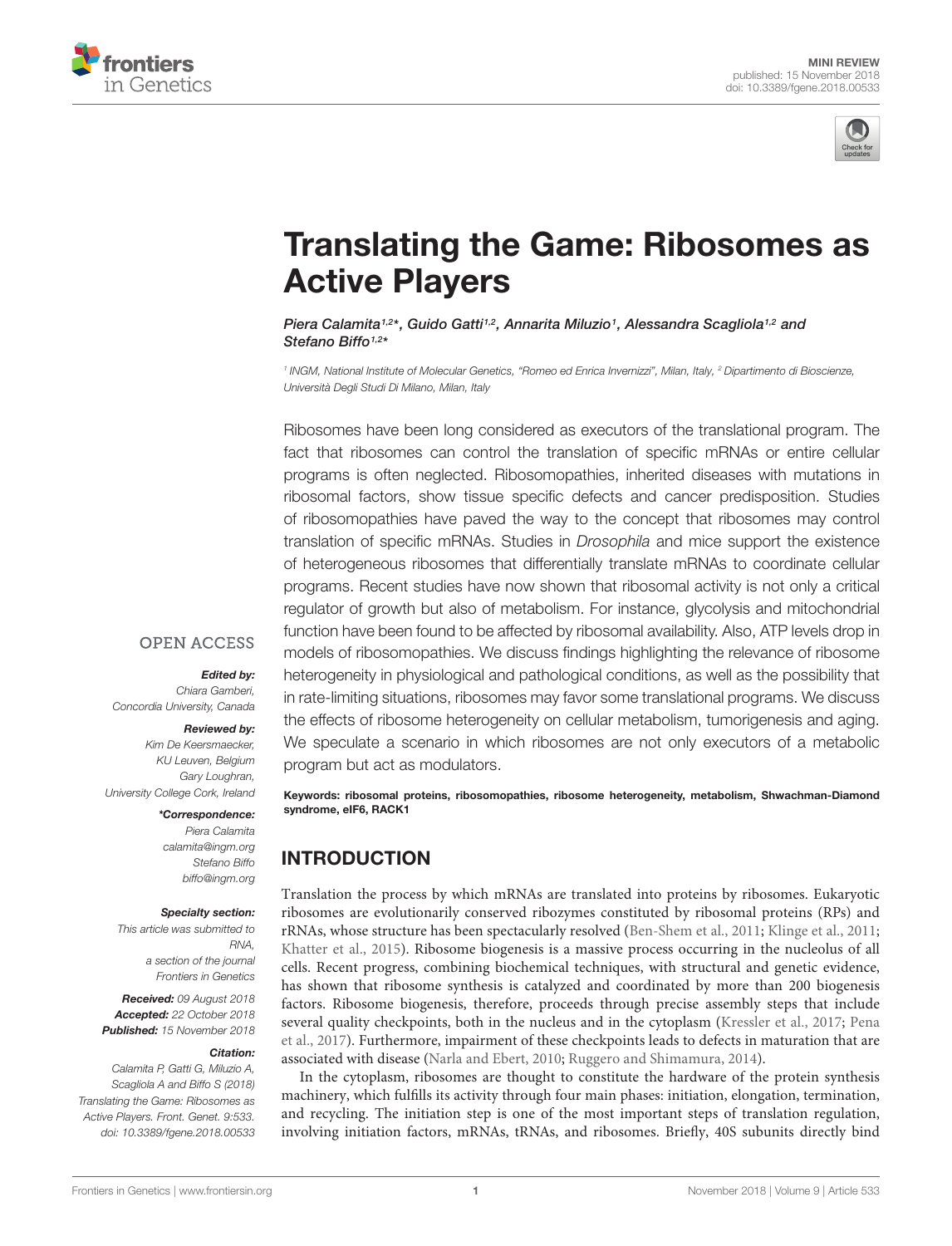mRNAs in a way that is dependent on initiation factors and on mRNA structure and, after mRNA binding and scanning to an appropriate start codon, 60S subunits are recruited. Several studies elucidated how translation initiation is affected by alteration in mRNAs-binding factors [\(Loreni et al.,](#page-6-6) [2014;](#page-6-6) [Chu et al.,](#page-5-1) [2016;](#page-5-1) [Truitt and Ruggero,](#page-7-0) [2016\)](#page-7-0) and by different features in mRNAs structures, i.e., Untranslated regions (UTRs). Recently, also tRNA has been linked to selective translation, and reprogramming of metabolism since codon reprogramming leads to HIF1α synthesis and an increase of glycolytic factors [\(Rapino](#page-6-7) [et al.,](#page-6-7) [2018\)](#page-6-7).

Evidences that ribosomes exist in different forms in different cell types or during different stages of development [\(Milne](#page-6-8) [et al.,](#page-6-8) [1975;](#page-6-8) [Bortoluzzi et al.,](#page-5-2) [2001;](#page-5-2) [Volarevic and Thomas,](#page-7-1) [2001\)](#page-7-1) have suggested the presence of ribosome heterogeneity. It has been recently demonstrated that mutations in some RPs result in selective translation [\(Shi and Barna,](#page-6-9) [2015\)](#page-6-9) and mutations in proteins causing an impairing in ribosome maturation and function, as in the case of ribosomopathies, show a specific mRNA translation signature [\(Brina et al.,](#page-5-3) [2015;](#page-5-3) [In et al.,](#page-5-4) [2016\)](#page-5-4) In conclusion, in recent years there has been growing evidence that translation is driven by ribosome heterogeneity, manifested as ribosome populations differing in ribosomal components. In this review we discuss ribosome heterogeneity in physiological, and pathological conditions, highlighting the role of translation machinery in driving the last step of the molecular biology central dogma, which elects ribosomes as players in specific mRNAs translation.

#### Ribosome Heterogeneity in Physiological Conditions May Account for Differential **Translation**

This topic has been recently discussed [\(Genuth and Barna,](#page-5-5) [2018a,](#page-5-5)[b\)](#page-5-6) and we will give a simple summary of some perspectives. Ribosomes are constituted by approximately 80 RPs. For many years now, it is known that the relative abundance of different RPs, in different tissues, or in different growth conditions, may vary [\(Milne et al.,](#page-6-8) [1975;](#page-6-8) [Bortoluzzi et al.,](#page-5-2) [2001;](#page-5-2) [Volarevic and Thomas,](#page-7-1) [2001\)](#page-7-1). This is a sine qua noncondition for ribosomal heterogeneity. An obvious alternative explanation for an imbalance of the stoichiometry of RPs within a cell is that RPs perform ribosome-independent functions. An experimental complexity is, therefore, to define whether a differential translation is due to the direct action of heterogeneous ribosomes or to regulatory pathways affected by free RPs. This is the case for RACK1 that was originally isolated as a PKC receptor [\(Ron et al.,](#page-6-10) [1994;](#page-6-10) [Gallo and Manfrini,](#page-5-7) [2015\)](#page-5-7). RACK1 is a structural protein of 40S subunits [\(Gerbasi et al.,](#page-5-8) [2004\)](#page-5-8), involved in several extraribosomal functions [\(Mamidipudi et al.,](#page-6-11) [2004;](#page-6-11) [Robles et al.,](#page-6-12) [2010;](#page-6-12) [Wehner et al.,](#page-7-2) [2011;](#page-7-2) [Gandin et al.,](#page-5-9) [2013;](#page-5-9) [Fei et al.,](#page-5-10) [2017\)](#page-5-10). RACK1 may affect the efficiency of ribosomes directly [\(Ceci et al.,](#page-5-11) [2003;](#page-5-11) [Shor et al.,](#page-6-13) [2003;](#page-6-13) [Guo](#page-5-12) [J. et al.,](#page-5-12) [2011;](#page-5-12) [Dobrikov et al.,](#page-5-13) [2018a](#page-5-13)[,b\)](#page-5-14) or indirectly through signaling pathways [\(Gandin et al.,](#page-5-9) [2013;](#page-5-9) [Volta et al.,](#page-7-3) [2013\)](#page-7-3). In conclusion, data demonstrate that in physiological conditions,

ribosomal networks may be more complex than expected and perform choices in translational regulation.

Ribosomal heterogeneity exists in physiological conditions. Accurate proteomics studies have identified sub-stoichiometric relationships within translating polysomes [\(Shi et al.,](#page-6-14) [2017\)](#page-6-14), showing that ribosomes may preferentially translate specific mRNAs. An experimental validation shows that ribosomes devoid of either RPS25 (eS25) or RpL10A (uL1), in vivo, translate specific mRNAs. Mechanistically, this study shows that the 60S subunits may affect mRNA recruitment through the binding of RPL10A (uL1) to IRES (Internal Ribosome Entry Site) sequences in the 5'UTR [\(Shi et al.,](#page-6-14) [2017\)](#page-6-14). In monocytes, interferon gamma driven phosphorylation results in RPL13A (uL13) detachment, but here it is still unknown whether ribosomes devoid of RPL13A (uL13) are able to translate selectively [\(Jia et al.,](#page-5-15) [2012\)](#page-5-15). Furthermore, RPL10 (uL16) R98S mutant leukemia cells are able to survive high oxidative stress levels by increasing IRESdependent BCL-2 translation [\(Kampen et al.,](#page-6-15) [2018\)](#page-6-15).

Thus, the concept of a monolithic ribosome [\(Moore et al.,](#page-6-16) [1968;](#page-6-16) [Yusupova and Yusupov,](#page-7-4) [2017\)](#page-7-4) may be accompanied by the existence of a more flexible ribosomal platform that performs further tuning on gene expression [\(Shi and Barna,](#page-6-9) [2015\)](#page-6-9).

#### Ribosome Heterogeneity in Pathological Conditions Affects Translation and Gene Expression

Ribosomopathies are inherited diseases caused by the loss of ribosomal component functionality. Some examples of ribosomopathies include Diamond-Blackfan Anemia syndrome (DBA), Shwachman-Diamond syndrome (SDS), Treacher Collins syndrome, 5q-myelodysplastic syndrome, and Dyskeratosis Congenita (DKC). Notably, all of these syndromes are characterized by variably penetrant phenotypes in which specific tissue deficits are found [\(Narla and Ebert,](#page-6-4) [2010\)](#page-6-4). Early on, it was shown that DKC1 mutations reduce pseudouridylation and impair IRES mediated translation [\(Yoon et al.,](#page-7-5) [2006\)](#page-7-5).

As a case for study, we will focus our discussion on SDS. Signs of SDS include a peculiar exocrine pancreatic insufficiency, along with neutropenia and variable abnormalities in the skeleton and other organs. In addition, SDS is characterized by a reduction in growth, accompanied by an increased incidence of Acute Myeloid Leukemia, (AML; [Dror,](#page-5-16) [2008\)](#page-5-16). At the ribosomal level, SDS is characterized by the partial loss of free 60S ribosomal subunits due to, in most cases, mutations in the SBDS gene that is necessary for 60S maturation [\(Boocock et al.,](#page-5-17) [2003;](#page-5-17) [Wong et al.,](#page-7-6)  $2011$ ). In a minority of cases, mutations of  $EFL1p$ , which acts in synergy with SBDS, have been found [\(Stepensky et al.,](#page-7-7) [2017;](#page-7-7) [Tan](#page-7-8) [et al.,](#page-7-8) [2018\)](#page-7-8). Overall, the reduced functionality of 60S ribosomes is a common theme for SDS [\(Warren,](#page-7-9) [2018\)](#page-7-9). All together these findings generate three questions: (a) how the loss of functionality of ubiquitous 60S ribosomes can generate tissue-specific defects, (b) how specific translational programs can be affected by the lack of 60S subunits, (c) how can we reconcile increased tumor with reduced growth.

Addressing this last question helps to put in the right context the other two. We have recently demonstrated in our lab that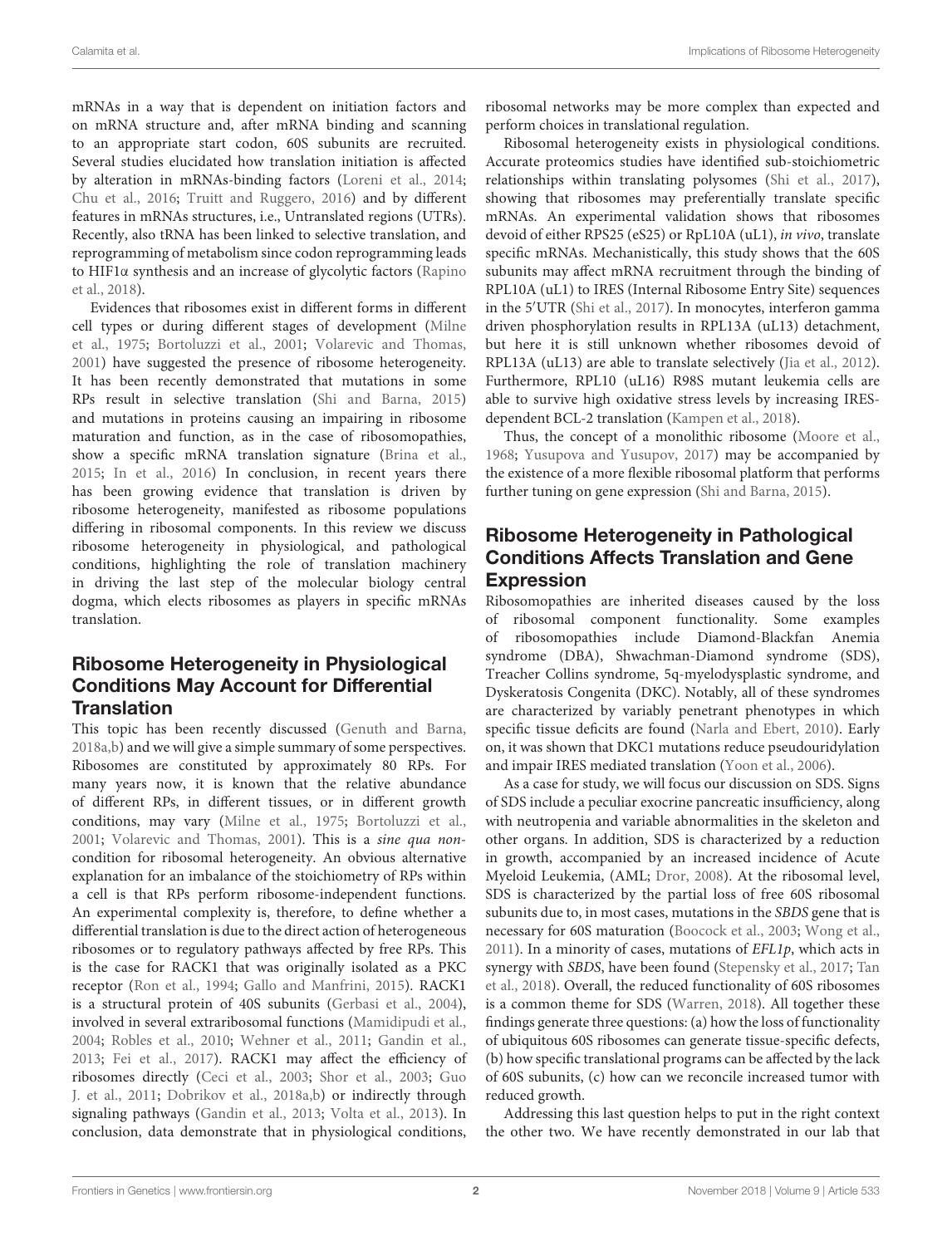cells with mutant Sbds have reduced colony formation ability and are transformed less efficiently by oncogenes [\(Calamita et al.,](#page-5-18) [2017\)](#page-5-18). In this context, we demonstrated that Sbds deficiency directly acts by reducing the maximal oncogenic and translational capability of cells [\(Calamita et al.,](#page-5-18) [2017\)](#page-5-18). The paradox of reduced growth associated with tumor predisposition may not necessarily be associated with specific translation in tumor cells, but with a general impairment of tissue homeostasis that favors the appearance of mutant clones. For instance, increased tumor formation is observed in immunocompromised individuals [\(Verhoeven et al.,](#page-7-10) [2018\)](#page-7-10). To support this interpretation, the relationship between neutropenia and AML was described by different groups [\(Freedman et al.,](#page-5-19) [2000;](#page-5-19) [Link et al.,](#page-6-17) [2007;](#page-6-17) [Touw](#page-7-11) [and Beekman,](#page-7-11) [2013\)](#page-7-11). In conclusion, different cell types can be differentially affected by the reduction of RPs, i.e., thresholds can be different depending on the specific cellular demand of ribosomes for translation.

The question of the mechanism by which defects in 60S ribosomes lead to differential translation is more challenging since to our knowledge mRNA selection is driven by 40S subunits, prior to 60S engagement. However, the effects of 60S levels on specific translation are pervasive, and, as described before, IRES mRNA binding can be affected by RPL10 (uL16). In the case of Sbds depletion, characterized by reduced free 60S, two studies have addressed the question of preferential translation performing either microarray [\(Nihrane et al.,](#page-6-18) [2009\)](#page-6-18), or RNA-Seq on polysomes [\(Calamita et al.,](#page-5-18) [2017\)](#page-5-18). In addition, a reporter-based study has addressed the effect of SBDS depletion on reinitiation [\(In et al.,](#page-5-4) [2016\)](#page-5-4). Together, these studies support a model in which the SBDS deficiency reduces free 60S levels diminishing the maximal translational capability, and simultaneously changing translational selectivity. In this context, mRNAs that are intrinsically poorly translated because of uORFs (upstream Open Reading Frames) that require reinitiation are particularly disfavored. Similarly, mouse models have underscored that the reduction of 60S RPs affects the translational program of IRES containing mRNAs [\(Barna et al.,](#page-4-0) [2008;](#page-4-0) [Kondrashov et al.,](#page-6-19) [2011;](#page-6-19) [Xue et al.,](#page-7-12) [2015\)](#page-7-12).

Finally, mathematical modeling of translation suggests that a quantitative reduction in the translational output may result in strong alterations of specific mRNA translation due to stochastic events [\(Heinrich and Rapoport,](#page-5-20) [1980;](#page-5-20) [Mills and Green,](#page-6-20) [2017\)](#page-6-20). We conclude that some mRNAs can be particularly sensitive to ribosomal availability, and we speculate that this property has been evolutionarily exploited to connect ribosomes with other cellular events. What we still lack is understanding the precise mechanisms.

#### A Common Theme for the Regulatory Function of Ribosomes?

Metabolic pathways are necessary for converting essential nutrients into energy and macromolecules that sustain cell growth and proliferation. Nutrients and metabolic pathways control all facets of cellular functions. Nutrient and growth factors converge on the translational machinery through signaling pathways that, in turn, regulate the synthesis of ribosomes and the activity of translation factors [\(Roux and](#page-6-21) [Topisirovic,](#page-6-21) [2018\)](#page-6-21). Then, translation factors crosstalk to metabolic choices [\(Biffo et al.,](#page-5-21) [2018\)](#page-5-21). Some well-established observations are the following. mTORC1 controls mitochondrial activity and biogenesis by selectively promoting translation of nucleus-encoded mitochondria-related mRNAs, via inhibition of the eukaryotic translation initiation factor 4E (eIF4E)-binding proteins (4E-BPs; [Morita et al.,](#page-6-22) [2013\)](#page-6-22). ROS generation is also controlled partly at the translational level through eIF4E [\(Truitt et al.,](#page-7-13) [2015\)](#page-7-13). Glutamine metabolism is controlled by eIF4B-mediated translation downstream of mTORC1 pathway [\(Csibi et al.,](#page-5-22) [2014\)](#page-5-22). eIF3 complex mediates energy metabolism [\(Shah et al.,](#page-6-23) [2016\)](#page-6-23). Rate-limiting initiation factors that link 60S ribosome biogenesis to translation as eIF6 hierarchically control lipid synthesis and metabolism, through uORF and G/C rich 5'UTR sequences [\(Brina et al.,](#page-5-3) [2015\)](#page-5-3). eIF5A2 accelerates lipogenesis in hepatocellular carcinoma [\(Cao et al.,](#page-5-23) [2017\)](#page-5-23). In general, translation and metabolism are dysregulated in a coordinated fashion [\(Leibovitch and Topisirovic,](#page-6-24) [2018\)](#page-6-24), and initiation factors may act upstream of metabolic reprogramming [\(Biffo et al.,](#page-5-21) [2018\)](#page-5-21). The next question is whether ribosomes also control metabolic pathways.

In Zebrafish, rpl11 mutation decreased the glycolytic rate and the lower activity of glycolytic enzymes is rescued by p53 inhibition [\(Danilova et al.,](#page-5-24) [2011\)](#page-5-24). Moreover, defects, mutations or imbalance of RPs stabilized p53 and changed metabolic flux, specifically by decreasing glycolysis and enhancing aerobic respiration [\(Deisenroth and Zhang,](#page-5-25) [2011\)](#page-5-25). Albeit these data



<span id="page-2-0"></span>impairment in ATP production. Heatmap is based on RNASeq raw data available at [www.ebi.ac.uk/arrayexpress](http://www.ebi.ac.uk/arrayexpress) with accession number ID E-MTAB-5089, and analyzed in our previous work [\(Calamita et al.,](#page-5-18) [2017\)](#page-5-18).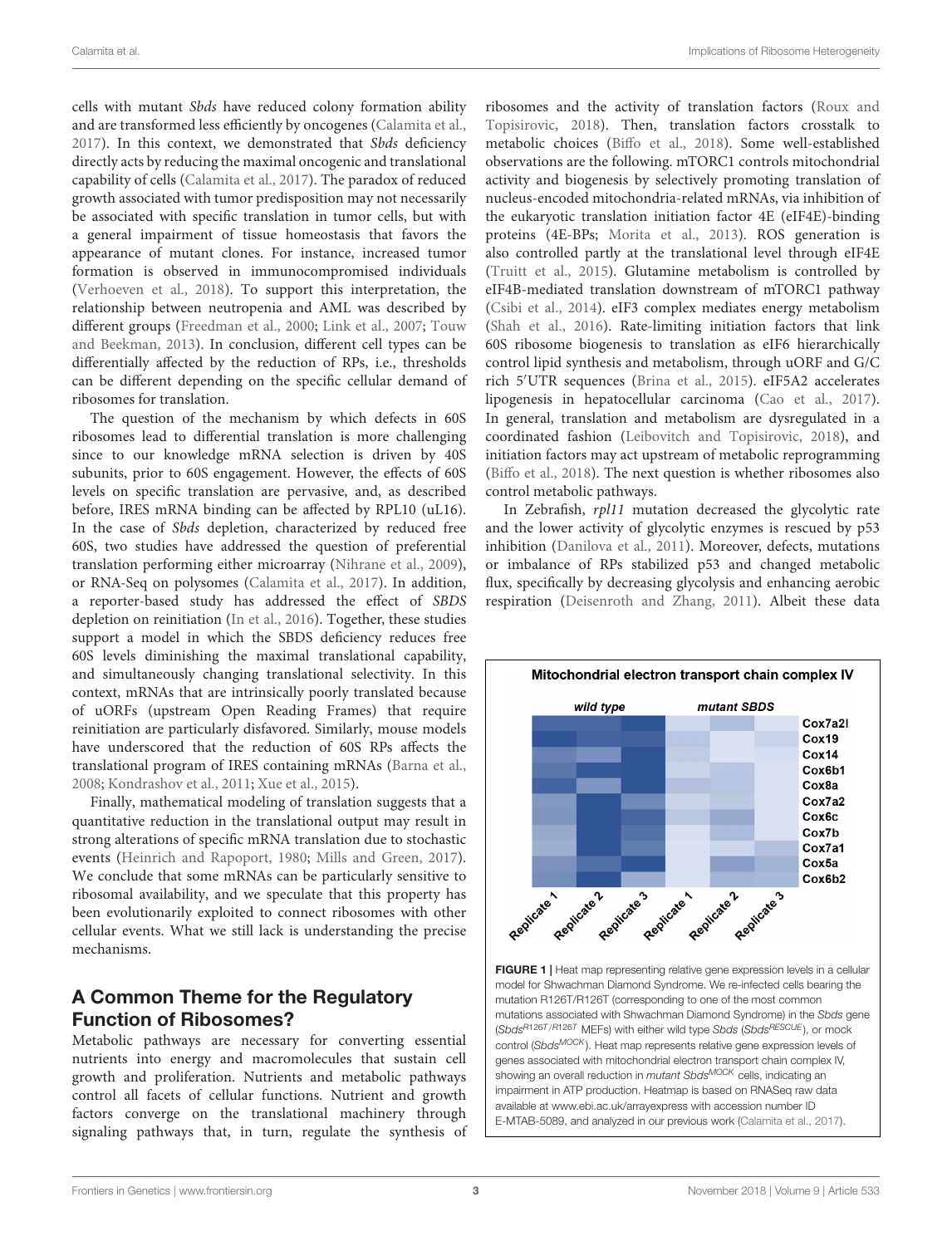do not support a direct crosstalk between ribosome activity and metabolism, they suggest overall that when the translation machinery is perturbed, coordinated pathways involved in cell homeostasis and metabolism are also altered.

Recently, it has been shown that SDS cells display an impairment in Complex IV activity, which causes an oxidative phosphorylation metabolic defect, with a consequent decrease in ATP production [\(Ravera et al.,](#page-6-25) [2016\)](#page-6-25). The authors suggest an indirect effect of SBDS mutation on energy production levels, indicating a possible role of calcium homeostasis in altering complex IV activity. In our lab we performed a characterization of a cellular model for SDS by immortalizing Mouse Embryonic Fibroblasts (MEFs; [Calamita et al.,](#page-5-18) [2017\)](#page-5-18) derived from an SDS mouse model carrying the R126T mutation in homozygosity  $(Sbds^{R126T/R126T}$  MEFs) [\(Tourlakis et al.,](#page-7-14) [2012\)](#page-7-14). Briefly, we established a model for studying SBDS function by retrasducing Sbds<sup>R126T/R126T</sup> MEFs with either wild-type Sbds (Sbds<sup>RESCUE</sup>), or mock control  $(Sbds^{MOCK})$  vectors. In this way, we can separate direct events due to a lack of SBDS from indirect effects. We confirmed a decrease in ATP levels associated with Sbds mutation. In addition, our RNA-Seq analysis revealed that genes belonging to complex IV were less expressed when Sbds was mutated (**[Figure 1](#page-2-0)**). This downregulation could explain an impairment in cytochrome C oxidase activity and a consequent defect in ATP production. Moreover, there is a defect in oxygen consumption rate in SDS cells [\(Ravera et al.,](#page-6-25) [2016;](#page-6-25) [Calamita](#page-5-18) [et al.,](#page-5-18) [2017\)](#page-5-18), as well as a reduction in the lactate/pyruvate ratio [\(Calamita et al.,](#page-5-18) [2017\)](#page-5-18). The mechanistic connection between ribosome function and the metabolic effects of its impairment is still to be clarified. Overall, a reduction in ribosomal efficiency seems to associate with a reduction in energy levels and lipid biosynthesis. We suggest that ribosomal capability has coevolved with other cellular functions and, specifically, ribosomes are intimately linked to nutrient levels and cellular growth.

The connection between ribosomes and growth is indeed strong and well-known. In Drosophila melanogaster the haploinsufficiency of RPs results in the minute phenotype, which includes short and thin bristles and smaller flies [\(Lambertsson,](#page-6-26) [1998;](#page-6-26) [Marygold et al.,](#page-6-27) [2007\)](#page-6-27). Moreover, as shown by a myriad of papers, depletion of RPs causes a delay/arrest in cell cycle progression. In several cases, the regulation of growth is associated with ribosome independent function of RPs [\(Dai and](#page-5-26) [Lu,](#page-5-26) [2004;](#page-5-26) [Mamidipudi et al.,](#page-6-11) [2004,](#page-6-11) [Dutt et al.,](#page-5-27) [2011;](#page-5-27) [Yao et al.,](#page-7-15) [2016\)](#page-7-15). In other cases, the inhibition of growth has been directly



<span id="page-3-0"></span>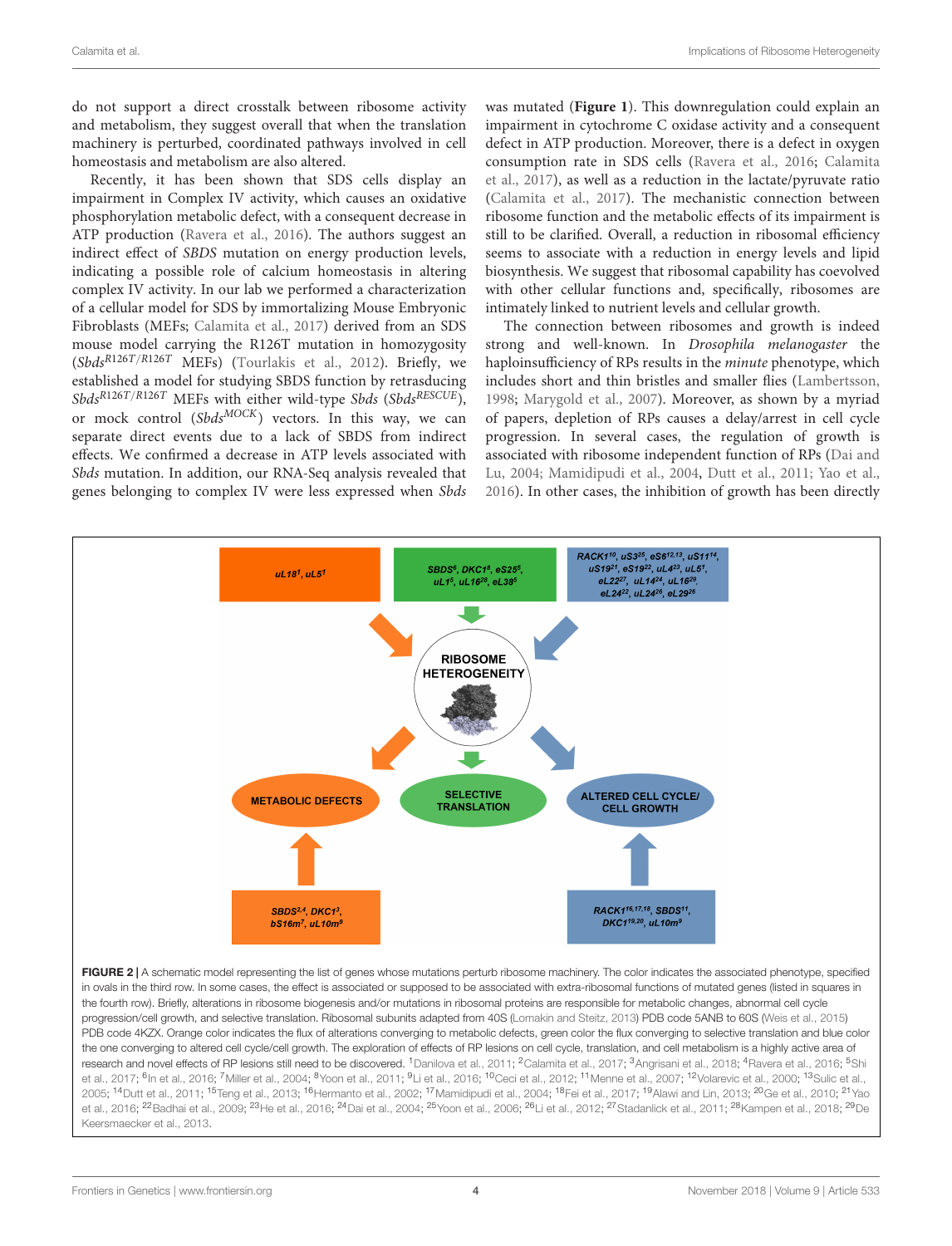linked to translational control driven by ribosomes [\(Barna et al.,](#page-4-0) [2008\)](#page-4-0). Depletion of different RPs may result in different types of inhibition of cell cycle progression, in line with the concept of heterogeneity in ribosomes [\(Badhai et al.,](#page-4-3) [2009\)](#page-4-3). Conversely, nucleolar enlargement grossly equals an increased production of ribosomes and is observed in many cancers (Montanaro et al., 2008). In many models, some heterozygous deletions of RPs reduce tumor growth [\(Barna et al.,](#page-4-0) [2008;](#page-4-0) [Chen et al.,](#page-5-34) [2014;](#page-5-34) [Wilson-Edell et al.,](#page-7-22) [2014\)](#page-7-22), while some others are associated with cancer development as demonstrated for the first time in zebrafish mutants for RPs in 2004 [\(Amsterdam et al.,](#page-4-4) [2004\)](#page-4-4). In the last years, several somatic mutations have been linked to tumor progression and belong to both 60S subunits such as RPL5 (uL18) and RPL10 (uL16) [\(De Keersmaecker et al.,](#page-5-33) [2013\)](#page-5-33), RPL 11 (uL5) [\(Tzoneva et al.,](#page-7-23) [2013;](#page-7-23) [Fancello et al.,](#page-5-35) [2017\)](#page-5-35), RPL22 (eL22) [\(Rao et al.,](#page-6-33) [2012\)](#page-6-33) and RPL 23 (uL23) [\(Fancello et al.,](#page-5-35) [2017\)](#page-5-35) and to 40S subunits such as RPS15 (uS19) [\(Landau et al.,](#page-6-34) [2015;](#page-6-34) [Ljungstrom et al.,](#page-6-35) [2016\)](#page-6-35), RPS27 (eS27) [\(Dutton-Regester et al.,](#page-5-36) [2014\)](#page-5-36) and RPSA (uS2) [\(Fancello et al.,](#page-5-35) [2017\)](#page-5-35). On the contrary, RPs overexpression has been also identified in cancer progression [\(Artero-Castro et al.,](#page-4-5) [2011;](#page-4-5) [Guo X. et al.,](#page-5-37) [2011;](#page-5-37) [Yang et al.,](#page-7-24) [2016\)](#page-7-24). Several recent reviews provide a comprehensive discussion on how, in some cases, loss of RPs contributes to cancer [\(Sulima](#page-7-25) [et al.,](#page-7-25) [2017;](#page-7-25) [Genuth and Barna,](#page-5-5) [2018a;](#page-5-5) [Pelletier et al.,](#page-6-36) [2018\)](#page-6-36).

The ribosomal apparatus also appears to affect longevity. Alterations in ribosomal protein expression result in an extension of eukaryotic lifespan [\(Hansen et al.,](#page-5-38) [2007;](#page-5-38) [Steffen et al.,](#page-7-26) [2008\)](#page-7-26).

In short, the persistent link between ribosomal function in growth and metabolism makes us speculate that there may be a yet-to-be-unveiled mechanistic connection. We favor a model in which mRNAs important for cell cycle progression or for key metabolic pathways contain UTRs that have coevolved with the translational machinery in order to be preferentially translated in conditions of optimal ribosomal capability. In this context, ribosomal heterogeneity may further tune the cell's translational capabilities.

#### Mitochondrial Ribosomes

Several mitochondrial ribosome proteins are also involved in different cellular processes, such as cell cycle, apoptosis and mitochondrial homeostasis regulation. Mutations in mt-RPs genes are associated with mitochondrial dysfunctions and disorders [\(Saada et al.,](#page-6-37) [2007;](#page-6-37) [Smits et al.,](#page-7-27) [2011;](#page-7-27) [Serre et al.,](#page-6-38) [2013;](#page-6-38) [Menezes et al.,](#page-6-39) [2015;](#page-6-39) [Richman et al.,](#page-6-40) [2015\)](#page-6-40). For instance,

### **REFERENCES**

- <span id="page-4-2"></span>Alawi, F., and Lin, P. (2013). Dyskerin localizes to the mitotic apparatus and is required for orderly mitosis in human cells. PLoS One 8:e80805. [doi: 10.1371/](https://doi.org/10.1371/journal.pone.0080805) [journal.pone.0080805](https://doi.org/10.1371/journal.pone.0080805)
- <span id="page-4-4"></span>Amsterdam, A., Sadler, K. C., Lai, K., Farrington, S., Bronson, R. T., Lees, J. A., et al. (2004). Many ribosomal protein genes are cancer genes in zebrafish. PLoS Biol. 2:E139. [doi: 10.1371/journal.pbio.0020139](https://doi.org/10.1371/journal.pbio.0020139)
- <span id="page-4-1"></span>Angrisani, A., Matrone, N., Belli, V., Vicidomini, R., Di Maio, N., Turano, M., et al. (2018). A functional connection between dyskerin and energy metabolism. Redox Biol. 14, 557–565. [doi: 10.1016/j.redox.2017.11.003](https://doi.org/10.1016/j.redox.2017.11.003)

mutant MRPS16 (bS16m) causes mitochondrial respiratory chain disorders [\(Miller et al.,](#page-6-29) [2004\)](#page-6-29) and loss of MRPL10 (uL10m) diminished mitochondrial respiration and intracellular ATP levels [\(Li et al.,](#page-6-30) [2016\)](#page-6-30). In addition, a recent study claims the regulation of cytoplasmic protein homeostasis by mitochondrial translation [\(Suhm et al.,](#page-7-28) [2018\)](#page-7-28). These studies elucidate the fact that a crosstalk between the cytoplasmic and the mitochondrial ribosomal machinery may be present.

### **CONCLUSION**

Ribosomes have been long considered as monolithic structures ensuring mRNAs translation in a passive way. Nowadays, it has been well established that ribosomes can affect not only mRNA selection but also other fundamental processes such as cell growth and lately, cell homeostasis and metabolism (**[Figure 2](#page-3-0)**). There is an increasing number of studies evidencing that the inter-correlation between ribosomes and metabolic pathways leads to a common cellular phenotype. Since ribosomes are a rate-limiting component of the translational program, further studies are needed to elucidate specific molecular mechanisms by which ribosome heterogeneity, supported by the translational apparatus, sustain cell growth and metabolic homeostasis.

### AUTHOR CONTRIBUTIONS

SB and PC reviewed and edited the manuscript. SB, PC, GG, and AS reviewed the literature. SB, PC, and AM wrote the manuscript. GG conceived and prepared figures, and edited the manuscript. All authors contributed, read, and approved the manuscript.

# FUNDING

This work was supported by Grant ERC TRANSLATE 338999 and IG 2014 AIRC to SB. PC was supported by Fondazione Umberto Veronesi.

# ACKNOWLEDGMENTS

We apologize for the excellent works that could not be cited due to space constraints.

- <span id="page-4-5"></span>Artero-Castro, A., Castellvi, J., García, A., Hernández, J., Ramón y Cajal, S., and Lleonart, M. E. (2011). Expression of the ribosomal proteins Rplp0, Rplp1, and Rplp2 in gynecologic tumors. Hum. Pathol. 42, 194–203. [doi: 10.1016/j.](https://doi.org/10.1016/j.humpath.2010.04.020) [humpath.2010.04.020](https://doi.org/10.1016/j.humpath.2010.04.020)
- <span id="page-4-3"></span>Badhai, J., Fröjmark, A. S., Davey, E. J., Schuster, J., and Dahl, N. (2009). Ribosomal protein S19 and S24 insufficiency cause distinct cell cycle defects in Diamond-Blackfan anemia. Biochim. Biophys. Acta 1792, 1036–1042. [doi: 10.1016/j.](https://doi.org/10.1016/j.bbadis.2009.08.002) [bbadis.2009.08.002](https://doi.org/10.1016/j.bbadis.2009.08.002)
- <span id="page-4-0"></span>Barna, M., Pusic, A., Zollo, O., Costa, M., Kondrashov, N., Rego, E., et al. (2008). Suppression of Myc oncogenic activity by ribosomal protein haploinsufficiency. Nature 456, 971–975. [doi: 10.1038/nature07449](https://doi.org/10.1038/nature07449)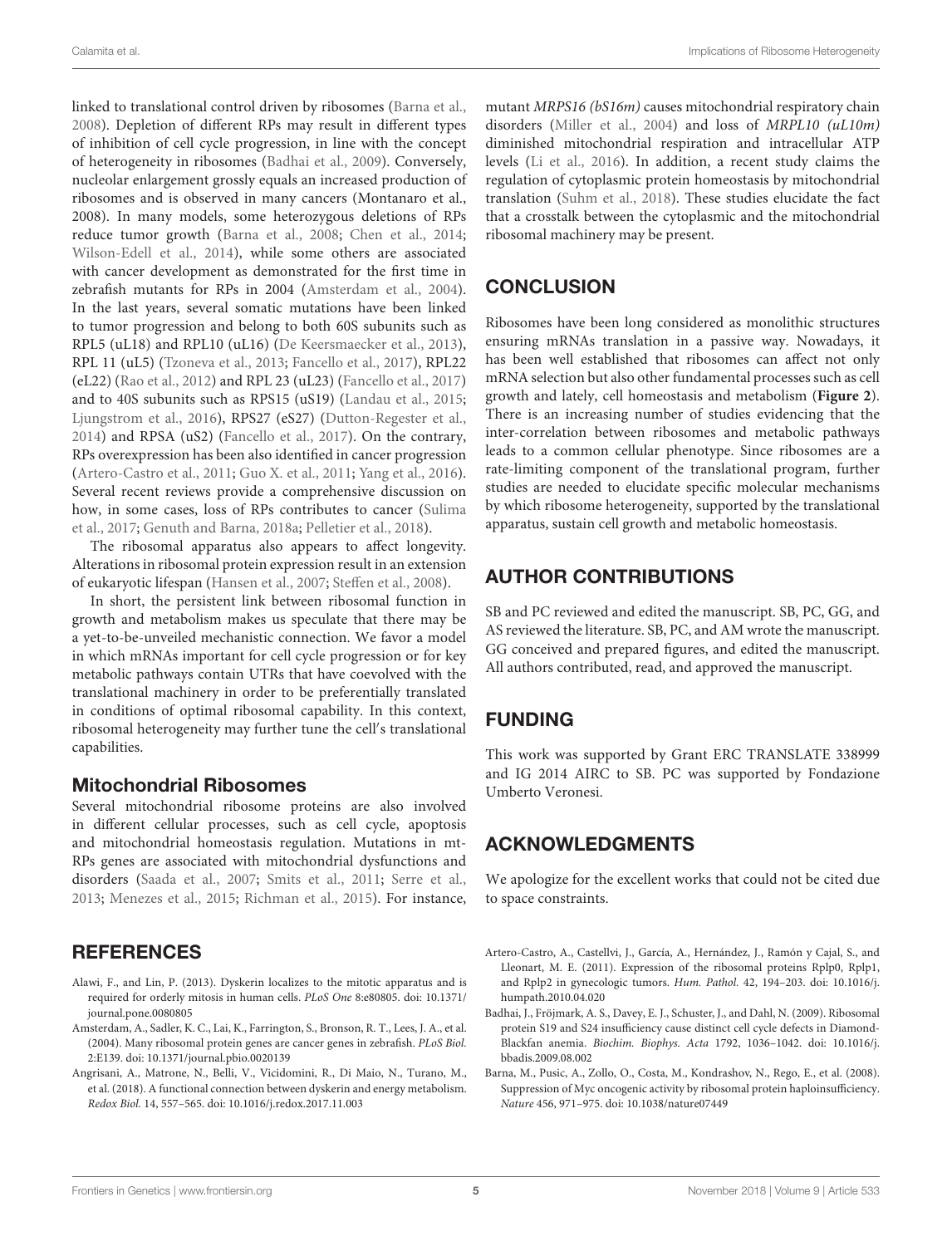- <span id="page-5-0"></span>Ben-Shem, A., Garreau de Loubresse, N., Melnikov, S., Jenner, L., Yusupova, G., and Yusupov, M. (2011). The structure of the eukaryotic ribosome at 3.0 A resolution. Science 334, 1524–1529. [doi: 10.1126/science.1212642](https://doi.org/10.1126/science.1212642)
- <span id="page-5-21"></span>Biffo, S., Manfrini, N., and Ricciardi, S. (2018). Crosstalks between translation and metabolism in cancer. Curr. Opin. Genet. Dev. 48, 75–81. [doi: 10.1016/j.gde.](https://doi.org/10.1016/j.gde.2017.10.011) [2017.10.011](https://doi.org/10.1016/j.gde.2017.10.011)
- <span id="page-5-17"></span>Boocock, G. R., Morrison, J. A., Popovic, M., Richards, N., Ellis, L., Durie, P. R., et al. (2003). Mutations in SBDS are associated with Shwachman-Diamond syndrome. Nat. Genet. 33, 97–101. [doi: 10.1038/ng1062](https://doi.org/10.1038/ng1062)
- <span id="page-5-2"></span>Bortoluzzi, S., d'Alessi, F., Romualdi, C., and Danieli, G. A. (2001). Differential expression of genes coding for ribosomal proteins in different human tissues. Bioinformatics 17, 1152–1157. [doi: 10.1093/bioinformatics/17.12.1152](https://doi.org/10.1093/bioinformatics/17.12.1152)
- <span id="page-5-3"></span>Brina, D., Miluzio, A., Ricciardi, S., Clarke, K., Davidsen, P. K., Viero, G., et al. (2015). eIF6 coordinates insulin sensitivity and lipid metabolism by coupling translation to transcription. Nat. Commun. 6:8261. [doi: 10.1038/ncomms](https://doi.org/10.1038/ncomms9261) [9261](https://doi.org/10.1038/ncomms9261)
- <span id="page-5-18"></span>Calamita, P., Miluzio, A., Russo, A., Pesce, E., Ricciardi, S., Khanim, F., et al. (2017). SBDS-deficient cells have an altered homeostatic equilibrium due to translational inefficiency which explains their reduced fitness and provides a logical framework for intervention. PLoS Genet. 13:e1006552. [doi: 10.1371/](https://doi.org/10.1371/journal.pgen.1006552) [journal.pgen.1006552](https://doi.org/10.1371/journal.pgen.1006552)
- <span id="page-5-23"></span>Cao, T. T., Lin, S. H., Fu, L., Tang, Z., Che, C. M., Zhang, L. Y., et al. (2017). Eukaryotic translation initiation factor 5A2 promotes metabolic reprogramming in hepatocellular carcinoma cells. Carcinogenesis 38, 94–104. [doi: 10.1093/carcin/bgw119](https://doi.org/10.1093/carcin/bgw119)
- <span id="page-5-11"></span>Ceci, M., Gaviraghi, C., Gorrini, C., Sala, L. A., Offenhauser, N., Marchisio, P. C., et al. (2003). Release of eIF6 (p27BBP) from the 60S subunit allows 80S ribosome assembly. Nature 426, 579–584. [doi: 10.1038/nature02160](https://doi.org/10.1038/nature02160)
- <span id="page-5-28"></span>Ceci, M., Welshhans, K., Ciotti, M. T., Brandi, R., Parisi, C., Paoletti, F., et al. (2012). RACK1 is a ribosome scaffold protein for beta-actin mRNA/ZBP1 complex. PLoS One 7:e35034. [doi: 10.1371/journal.pone.](https://doi.org/10.1371/journal.pone.0035034) [0035034](https://doi.org/10.1371/journal.pone.0035034)
- <span id="page-5-34"></span>Chen, B., Zhang, W., Gao, J., Chen, H., Jiang, L., Liu, D., et al. (2014). Downregulation of ribosomal protein S6 inhibits the growth of non-small cell lung cancer by inducing cell cycle arrest, rather than apoptosis. Cancer Lett. 354, 378–389. [doi: 10.1016/j.canlet.2014.08.045](https://doi.org/10.1016/j.canlet.2014.08.045)
- <span id="page-5-1"></span>Chu, J., Cargnello, M., Topisirovic, I., and Pelletier, J. (2016). Translation initiation factors: reprogramming protein synthesis in cancer. Trends Cell Biol. 26, 918– 933. [doi: 10.1016/j.tcb.2016.06.005](https://doi.org/10.1016/j.tcb.2016.06.005)
- <span id="page-5-22"></span>Csibi, A., Lee, G., Yoon, S. O., Tong, H., Ilter, D., Elia, I., et al. (2014). The mTORC1/S6K1 pathway regulates glutamine metabolism through the eIF4Bdependent control of c-Myc translation. Curr. Biol. 24, 2274–2280. [doi: 10.1016/](https://doi.org/10.1016/j.cub.2014.08.007) [j.cub.2014.08.007](https://doi.org/10.1016/j.cub.2014.08.007)
- <span id="page-5-26"></span>Dai, M. S., and Lu, H. (2004). Inhibition of MDM2-mediated p53 ubiquitination and degradation by ribosomal protein L5. J. Biol. Chem. 279, 44475–44482. [doi: 10.1074/jbc.M403722200](https://doi.org/10.1074/jbc.M403722200)
- <span id="page-5-32"></span>Dai, M. S., Zeng, S. X., Jin, Y., Sun, X. X., David, L., and Lu, H. (2004). Ribosomal protein L23 activates p53 by inhibiting MDM2 function in response to ribosomal perturbation but not to translation inhibition. Mol. Cell. Biol. 24, 7654–7668. [doi: 10.1128/MCB.24.17.7654-7668.2004](https://doi.org/10.1128/MCB.24.17.7654-7668.2004)
- <span id="page-5-24"></span>Danilova, N., Sakamoto, K. M., and Lin, S. (2011). Ribosomal protein L11 mutation in zebrafish leads to haematopoietic and metabolic defects. Br. J. Haematol. 152, 217–228. [doi: 10.1111/j.1365-2141.2010.08396.x](https://doi.org/10.1111/j.1365-2141.2010.08396.x)
- <span id="page-5-33"></span>De Keersmaecker, K., Atak, Z. K., Li, N., Vicente, C., Patchett, S., Girardi, T., et al. (2013). Exome sequencing identifies mutation in CNOT3 and ribosomal genes RPL5 and RPL10 in T-cell acute lymphoblastic leukemia. Nat. Genet. 45, 186–190. [doi: 10.1038/ng.2508](https://doi.org/10.1038/ng.2508)
- <span id="page-5-25"></span>Deisenroth, C., and Zhang, Y. (2011). The ribosomal protein-Mdm2-p53 pathway and energy metabolism: bridging the gap between feast and famine. Genes Cancer 2, 392–403. [doi: 10.1177/1947601911409737](https://doi.org/ 10.1177/1947601911409737)
- <span id="page-5-13"></span>Dobrikov, M. I., Dobrikova, E. Y., and Gromeier, M. (2018a). Ribosomal RACK1:protein kinase C βII modulates intramolecular interactions between unstructured regions of eukaryotic initiation factor 4G (eIF4G) that control eIF4E and eIF3 binding. Mol. Cell. Biol. 38, 1–11. [doi: 10.1128/MCB.00306-18](https://doi.org/10.1128/MCB.00306-18)
- <span id="page-5-14"></span>Dobrikov, M. I., Dobrikova, E. Y., and Gromeier, M. (2018b). Ribosomal RACK1:protein kinase C βII phosphorylates eukaryotic initiation factor 4G1 at S1093 to modulate cap-dependent and -independent translation initiation. Mol. Cell. Biol. [doi: 10.1128/MCB.00304-18](https://doi.org/10.1128/MCB.00304-18)
- <span id="page-5-16"></span>Dror, Y. (2008). Shwachman-Diamond syndrome: implications for understanding the molecular basis of leukaemia. Expert Rev. Mol. Med. 10:e38. [doi: 10.1017/](https://doi.org/10.1017/S1462399408000938) [S1462399408000938](https://doi.org/10.1017/S1462399408000938)
- <span id="page-5-27"></span>Dutt, S., Narla, A., Lin, K., Mullally, A., Abayasekara, N., Megerdichian, C., et al. (2011). Haploinsufficiency for ribosomal protein genes causes selective activation of p53 in human erythroid progenitor cells. Blood 117, 2567–2576. [doi: 10.1182/blood-2010-07-295238](https://doi.org/10.1182/blood-2010-07-295238)
- <span id="page-5-36"></span>Dutton-Regester, K., Gartner, J. J., Emmanuel, R., Qutob, N., Davies, M. A., Gershenwald, J. E., et al. (2014). A highly recurrent RPS27 5'UTR mutation in melanoma. Oncotarget 5, 2912–2917. [doi: 10.18632/oncotarget.2048](https://doi.org/10.18632/oncotarget.2048)
- <span id="page-5-35"></span>Fancello, L., Kampen, K. R., Hofman, I. J., Verbeeck, J., and De Keersmaecker, K. (2017). The ribosomal protein gene RPL5 is a haploinsufficient tumor suppressor in multiple cancer types. Oncotarget 8, 14462–14478. [doi: 10.18632/](https://doi.org/10.18632/oncotarget.14895) [oncotarget.14895](https://doi.org/10.18632/oncotarget.14895)
- <span id="page-5-10"></span>Fei, L., Ma, Y., Zhang, M., Liu, X., Luo, Y., Wang, C., et al. (2017). RACK1 promotes lung cancer cell growth via an MCM7/RACK1/ Akt signaling complex. Oncotarget 8, 40501–40513. [doi: 10.18632/oncotarget.17120](https://doi.org/10.18632/oncotarget.17120)
- <span id="page-5-19"></span>Freedman, M. H., Bonilla, M. A., Fier, C., Bolyard, A. A., Scarlata, D., Boxer, L. A., et al. (2000). Myelodysplasia syndrome and acute myeloid leukemia in patients with congenital neutropenia receiving G-CSF therapy. Blood 96, 429–436.
- <span id="page-5-7"></span>Gallo, S., and Manfrini, N. (2015). Working hard at the nexus between cell signaling and the ribosomal machinery: an insight into the roles of RACK1 in translational regulation. Translation 3:e1120382. [doi: 10.1080/21690731.2015.](https://doi.org/10.1080/21690731.2015.1120382) [1120382](https://doi.org/10.1080/21690731.2015.1120382)
- <span id="page-5-9"></span>Gandin, V., Senft, D., Topisirovic, I., and Ronai, Z. A. (2013). RACK1 function in cell motility and protein synthesis. Genes Cancer 4, 369–377. [doi: 10.1177/](https://doi.org/10.1177/1947601913486348) [1947601913486348](https://doi.org/10.1177/1947601913486348)
- <span id="page-5-30"></span>Ge, J., Rudnick, D. A., He, J., Crimmins, D. L., Ladenson, J. H., Bessler, M., et al. (2010). Dyskerin ablation in mouse liver inhibits rRNA processing and cell division. Mol. Cell. Biol. 30, 413–422. [doi: 10.1128/MCB.01128-09](https://doi.org/10.1128/MCB.01128-09)
- <span id="page-5-5"></span>Genuth, N. R., and Barna, M. (2018a). Heterogeneity and specialized functions of translation machinery: from genes to organisms. Nat. Rev. Genet. 19, 431–452. [doi: 10.1038/s41576-018-0008-z](https://doi.org/10.1038/s41576-018-0008-z)
- <span id="page-5-6"></span>Genuth, N. R., and Barna, M. (2018b). The discovery of ribosome heterogeneity and its implications for gene regulation and organismal life. Mol. Cell 71, 364–374. [doi: 10.1016/j.molcel.2018.07.018](https://doi.org/10.1016/j.molcel.2018.07.018)
- <span id="page-5-8"></span>Gerbasi, V. R., Weaver, C. M., Hill, S., Friedman, D. B., and Link, A. J. (2004). Yeast Asc1p and mammalian RACK1 are functionally orthologous core 40S ribosomal proteins that repress gene expression. Mol. Cell. Biol. 24, 8276–8287. [doi: 10.1128/MCB.24.18.8276-8287.2004](https://doi.org/10.1128/MCB.24.18.8276-8287.2004)
- <span id="page-5-12"></span>Guo, J., Wang, S., Valerius, O., Hall, H., Zeng, Q., Li, J. F., et al. (2011). Involvement of Arabidopsis RACK1 in protein translation and its regulation by abscisic acid. Plant Physiol. 155, 370–383. [doi: 10.1104/pp.110.160663](https://doi.org/10.1104/pp.110.160663)
- <span id="page-5-37"></span>Guo, X., Shi, Y., Gou, Y., Li, J., Han, S., Zhang, Y., et al. (2011). Human ribosomal protein S13 promotes gastric cancer growth through downregulating p27(Kip1). J. Cell Mol. Med. 15, 296–306. [doi: 10.1111/j.1582-4934.](https://doi.org/10.1111/j.1582-4934.2009.00969.x) [2009.00969.x](https://doi.org/10.1111/j.1582-4934.2009.00969.x)
- <span id="page-5-38"></span>Hansen, M., Taubert, S., Crawford, D., Libina, N., Lee, S. J., and Kenyon, C. (2007). Lifespan extension by conditions that inhibit translation in Caenorhabditis elegans. Aging Cell 6, 95–110. [doi: 10.1111/j.1474-9726.2006.00267.x](https://doi.org/10.1111/j.1474-9726.2006.00267.x)
- <span id="page-5-31"></span>He, X., Li, Y., Dai, M. S., and Sun, X. X. (2016). Ribosomal protein L4 is a novel regulator of the MDM2-p53 loop. Oncotarget 7, 16217–16226. [doi: 10.18632/](https://doi.org/10.18632/oncotarget.7479) [oncotarget.7479](https://doi.org/10.18632/oncotarget.7479)
- <span id="page-5-20"></span>Heinrich, R., and Rapoport, T. A. (1980). Mathematical modelling of translation of mRNA in eucaryotes; steady state, time-dependent processes and application to reticulocytes. J. Theor. Biol. 86, 279–313. [doi: 10.1016/0022-5193\(80\)90008-9](https://doi.org/10.1016/0022-5193(80)90008-9)
- <span id="page-5-29"></span>Hermanto, U., Zong, C. S., Li, W., and Wang, L. H. (2002). RACK1, an insulinlike growth factor I (IGF-I) receptor-interacting protein, modulates IGF-Idependent integrin signaling and promotes cell spreading and contact with extracellular matrix. Mol. Cell. Biol. 22, 2345–2365. [doi: 10.1128/MCB.22.7.](https://doi.org/10.1128/MCB.22.7.2345-2365.2002) [2345-2365.2002](https://doi.org/10.1128/MCB.22.7.2345-2365.2002)
- <span id="page-5-4"></span>In, K., Zaini, M. A., Müller, C., Warren, A. J., von Lindern, M., and Calkhoven, C. F. (2016). Shwachman-Bodian-Diamond syndrome (SBDS) protein deficiency impairs translation re-initiation from C/EBPα and C/EBPβ mRNAs. Nucleic Acids Res. 44, 4134–4146. [doi: 10.1093/nar/gkw005](https://doi.org/10.1093/nar/gkw005)
- <span id="page-5-15"></span>Jia, J., Arif, A., Willard, B., Smith, J. D., Stuehr, D. J., Hazen, S. L., et al. (2012). Protection of extraribosomal RPL13a by GAPDH and dysregulation by S-nitrosylation. Mol. Cell 47, 656–663. [doi: 10.1016/j.molcel.2012.06.006](https://doi.org/10.1016/j.molcel.2012.06.006)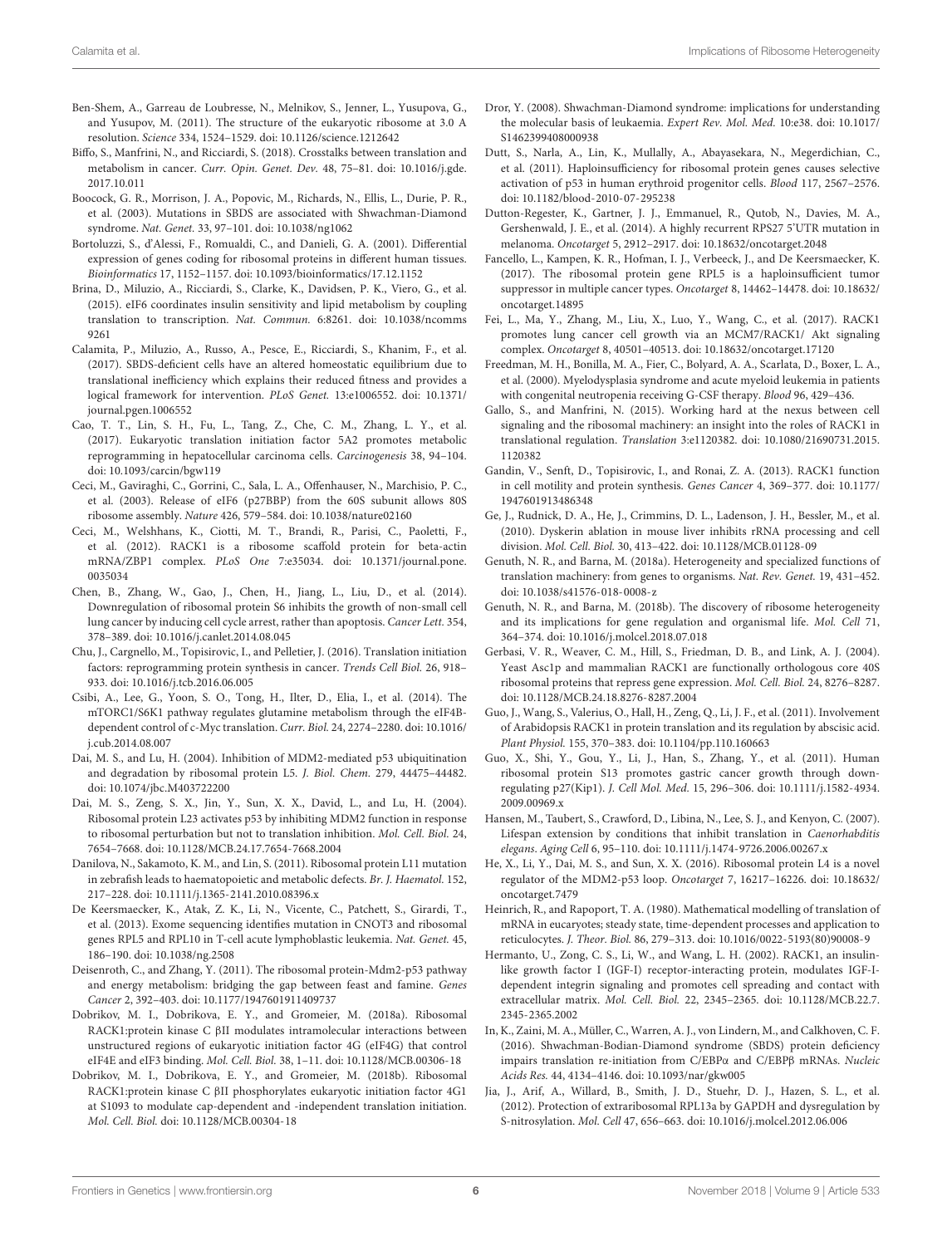- <span id="page-6-15"></span>Kampen, K. R., Sulima, S. O., Verbelen, B., Girardi, T., Vereecke, S., Rinaldi, G., et al. (2018). The ribosomal RPL10 R98S mutation drives IRES-dependent BCL-2 translation in T-ALL. Leukemia [doi: 10.1038/s41375-018-0176-z](https://doi.org/10.1038/s41375-018-0176-z) [Epub ahead of print].
- <span id="page-6-1"></span>Khatter, H., Myasnikov, A. G., Natchiar, S. K., and Klaholz, B. P. (2015). Structure of the human 80S ribosome. Nature 520, 640–645. [doi: 10.1038/nature14427](https://doi.org/10.1038/nature14427)
- <span id="page-6-0"></span>Klinge, S., Voigts-Hoffmann, F., Leibundgut, M., Arpagaus, S., and Ban, N. (2011). Crystal structure of the eukaryotic 60S ribosomal subunit in complex with initiation factor 6. Science 334, 941–948. [doi: 10.1126/science.1211204](https://doi.org/10.1126/science.1211204)
- <span id="page-6-19"></span>Kondrashov, N., Pusic, A., Stumpf, C. R., Shimizu, K., Hsieh, A. C., Ishijima, J., et al. (2011). Ribosome-mediated specificity in Hox mRNA translation and vertebrate tissue patterning. Cell 145, 383–397. [doi: 10.1016/j.cell.2011.03.028](https://doi.org/10.1016/j.cell.2011.03.028)
- <span id="page-6-2"></span>Kressler, D., Hurt, E., and Bassler, J. (2017). A puzzle of life: crafting ribosomal subunits. Trends Biochem. Sci. 42, 640–654. [doi: 10.1016/j.tibs.2017.05.005](https://doi.org/10.1016/j.tibs.2017.05.005)
- <span id="page-6-26"></span>Lambertsson, A. (1998). The minute genes in Drosophila and their molecular functions. Adv. Genet. 38, 69–134. [doi: 10.1016/S0065-2660\(08\)60142-X](https://doi.org/10.1016/S0065-2660(08)60142-X)
- <span id="page-6-34"></span>Landau, D. A., Tausch, E. A., Taylor-Weiner, N., Stewart, C., Reiter, J. G., Bahlo, J., et al. (2015). Mutations driving CLL and their evolution in progression and relapse. Nature 526, 525–530. [doi: 10.1038/nature15395](https://doi.org/10.1038/nature15395)
- <span id="page-6-24"></span>Leibovitch, M., and Topisirovic, I. (2018). Dysregulation of mRNA translation and energy metabolism in cancer. Adv. Biol. Regul. 67, 30–39. [doi: 10.1016/j.jbior.](https://doi.org/10.1016/j.jbior.2017.11.001) [2017.11.001](https://doi.org/10.1016/j.jbior.2017.11.001)
- <span id="page-6-32"></span>Li, C., Ge, M., Yin, Y., Luo, M., and Chen, D. (2012). Silencing expression 48pc of ribosomal protein L26 and L29 by RNA interfering inhibits proliferation of human pancreatic cancer PANC-1 cells. Mol. Cell. Biochem. 370, 127–139. [doi: 10.1007/s11010-012-1404-x](https://doi.org/10.1007/s11010-012-1404-x)
- <span id="page-6-30"></span>Li, H. B., Wang, R. X., Jiang, H. B., Zhang, E. D., Tan, J. Q., Xu, H. Z., et al. (2016). Mitochondrial ribosomal protein L10 associates with cyclin B1/Cdk1 activity and mitochondrial function. DNA Cell Biol. 35, 680–690. [doi: 10.1089/dna.2016.](https://doi.org/10.1089/dna.2016.3271) [3271](https://doi.org/10.1089/dna.2016.3271)
- <span id="page-6-17"></span>Link, D. C., Kunter, G., Kasai, Y., Zhao, Y., Miner, T., McLellan, M. D., et al. (2007). Distinct patterns of mutations occurring in de novo AML versus AML arising in the setting of severe congenital neutropenia. Blood 110, 1648–1655. [doi: 10.1182/blood-2007-03-081216](https://doi.org/10.1182/blood-2007-03-081216)
- <span id="page-6-35"></span>Ljungstrom, V., Cortese, D., Young, E., Pandzic, T., Mansouri, L., Plevova, K., et al. (2016). Whole-exome sequencing in relapsing chronic lymphocytic leukemia: clinical impact of recurrent RPS15 mutations. Blood 127, 1007–1016. [doi: 10.](https://doi.org/10.1182/blood-2015-10-674572) [1182/blood-2015-10-674572](https://doi.org/10.1182/blood-2015-10-674572)
- <span id="page-6-28"></span>Lomakin, I. B., and Steitz, T. A. (2013). The initiation of mammalian protein synthesis and mRNA scanning mechanism. Nature 500, 307–311. [doi: 10.1038/](https://doi.org/10.1038/nature12355) [nature12355](https://doi.org/10.1038/nature12355)
- <span id="page-6-6"></span>Loreni, F., Mancino, M., and Biffo, S. (2014). Translation factors and ribosomal proteins control tumor onset and progression: how? Oncogene 33, 2145–2156. [doi: 10.1038/onc.2013.153](https://doi.org/10.1038/onc.2013.153)
- <span id="page-6-11"></span>Mamidipudi, V., Zhang, J., Lee, K. C., and Cartwright, C. A. (2004). RACK1 regulates G1/S progression by suppressing Src kinase activity. Mol. Cell. Biol. 24, 6788–6798. [doi: 10.1128/MCB.24.15.6788-6798.2004](https://doi.org/10.1128/MCB.24.15.6788-6798.2004)
- <span id="page-6-27"></span>Marygold, S. J., Roote, J., Reuter, G., Lambertsson, A., Ashburner, M., Millburn, G. H., et al. (2007). The ribosomal protein genes and Minute loci of Drosophila melanogaster. Genome Biol. 8:R216. [doi: 10.1186/gb-2007-8-10-r216](https://doi.org/10.1186/gb-2007-8-10-r216)
- <span id="page-6-39"></span>Menezes, M. J., Guo, Y., Zhang, J., Riley, L. G., Cooper, S. T., Thorburn, D. R., et al. (2015). Mutation in mitochondrial ribosomal protein S7 (MRPS7) causes congenital sensorineural deafness, progressive hepatic and renal failure and lactic acidemia. Hum. Mol. Genet. 24, 2297–2307. [doi: 10.1093/hmg/](https://doi.org/10.1093/hmg/ddu747) [ddu747](https://doi.org/10.1093/hmg/ddu747)
- <span id="page-6-31"></span>Menne, T. F., Goyenechea, B., Sanchez-Puig, N., Wong, C. C., Tonkin, L. M., Ancliff, P. J., et al. (2007). The Shwachman-Bodian-diamond syndrome protein mediates translational activation of ribosomes in yeast. Nat. Genet. 39, 486–495. [doi: 10.1038/ng1994](https://doi.org/10.1038/ng1994)
- <span id="page-6-29"></span>Miller, C., Saada, A., Shaul, N., Shabtai, N., Ben-Shalom, E., Shaag, A., et al. (2004). Defective mitochondrial translation caused by a ribosomal protein (MRPS16) mutation. Ann. Neurol. 56, 734–738. [doi: 10.1002/ana.20282](https://doi.org/10.1002/ana.20282)
- <span id="page-6-20"></span>Mills, E. W., and Green, R. (2017). Ribosomopathies: there's strength in numbers. Science 358:eaan2755. [doi: 10.1126/science.aan2755](https://doi.org/10.1126/science.aan2755)
- <span id="page-6-8"></span>Milne, A. N., Mak, W. W., and Wong, J. T. (1975). Variation of ribosomal proteins with bacterial growth rate. J. Bacteriol. 122, 89–92.
- Montanaro, L., Treré, D., and Derenzini, M. (2008). Nucleolus, ribosomes, and cancer. Am. J. Pathol. 173, 301–310. [doi: 10.2353/ajpath.2008.070752](https://doi.org/10.2353/ajpath.2008.070752)
- <span id="page-6-16"></span>Moore, P. B., Traut, R. R., Noller, H., Pearson, P., and Delius, H. (1968). Ribosomal proteins of Escherichia coli. II. Proteins from the 30 s subunit. J. Mol. Biol. 31, 441–461. [doi: 10.1016/0022-2836\(68\)90420-8](https://doi.org/10.1016/0022-2836(68)90420-8)
- <span id="page-6-22"></span>Morita, M., Gravel, S. P., Chénard, V., Sikström, K., Zheng, L., Alain, T., et al. (2013). mTORC1 controls mitochondrial activity and biogenesis through 4E-BP-dependent translational regulation. Cell Metab. 18, 698–711. [doi: 10.1016/j.](https://doi.org/10.1016/j.cmet.2013.10.001) [cmet.2013.10.001](https://doi.org/10.1016/j.cmet.2013.10.001)
- <span id="page-6-4"></span>Narla, A., and Ebert, B. L. (2010). Ribosomopathies: human disorders of ribosome dysfunction. Blood 115, 3196–3205. [doi: 10.1182/blood-2009-10-178129](https://doi.org/10.1182/blood-2009-10-178129)
- <span id="page-6-18"></span>Nihrane, A., Sezgin, G., Dsilva, S., Dellorusso, P., Yamamoto, K., Ellis, S. R., et al. (2009). Depletion of the Shwachman-Diamond syndrome gene product, SBDS, leads to growth inhibition and increased expression of OPG and VEGF-A. Blood Cells Mol. Dis. 42, 85–91. [doi: 10.1016/j.bcmd.2008.09.004](https://doi.org/10.1016/j.bcmd.2008.09.004)
- <span id="page-6-36"></span>Pelletier, J., Thomas, G., and Volarevic, S. (2018). Ribosome biogenesis in cancer: new players and therapeutic avenues. Nat. Rev. Cancer 18, 51–63. [doi: 10.1038/](https://doi.org/10.1038/nrc.2017.104) [nrc.2017.104](https://doi.org/10.1038/nrc.2017.104)
- <span id="page-6-3"></span>Pena, C., Hurt, E., and Panse, V. G. (2017). Eukaryotic ribosome assembly, transport and quality control. Nat. Struct. Mol. Biol. 24, 689–699. [doi: 10.1038/](https://doi.org/10.1038/nsmb.3454) [nsmb.3454](https://doi.org/10.1038/nsmb.3454)
- <span id="page-6-33"></span>Rao, S., Lee, S. Y., Gutierrez, A., Perrigoue, J., Thapa, R. J., Tu, Z., et al. (2012). Inactivation of ribosomal protein L22 promotes transformation by induction of the stemness factor, Lin28B. Blood 120, 3764–3773. [doi: 10.1182/blood-2012-](https://doi.org/10.1182/blood-2012-03-415349) [03-415349](https://doi.org/10.1182/blood-2012-03-415349)
- <span id="page-6-7"></span>Rapino, F., Delaunay, S., Rambow, F., Zhou, Z., Tharun, L., De Tullio, P., et al. (2018). Codon-specific translation reprogramming promotes resistance to targeted therapy. Nature 558, 605–609. [doi: 10.1038/s41586-018-0243-7](https://doi.org/10.1038/s41586-018-0243-7)
- <span id="page-6-25"></span>Ravera, S., Dufour, C., Cesaro, S., Bottega, R., Faleschini, M., Cuccarolo, P., et al. (2016). Evaluation of energy metabolism and calcium homeostasis in cells affected by Shwachman-Diamond syndrome. Sci. Rep. 6:25441. [doi: 10.1038/](https://doi.org/10.1038/srep25441) [srep25441](https://doi.org/10.1038/srep25441)
- <span id="page-6-40"></span>Richman, T. R., Ermer, J. A., Davies, S. M., Perks, K. L., Viola, H. M., Shearwood, A. M., et al. (2015). Mutation in MRPS34 compromises protein synthesis and causes mitochondrial dysfunction. PLoS Genet. 11:e1005089. [doi: 10.1371/](https://doi.org/10.1371/journal.pgen.1005089) [journal.pgen.1005089](https://doi.org/10.1371/journal.pgen.1005089)
- <span id="page-6-12"></span>Robles, M. S., Boyault, C., Knutti, D., Padmanabhan, K., and Weitz, C. J. (2010). Identification of RACK1 and protein kinase Calpha as integral components of the mammalian circadian clock. Science 327, 463–466. [doi: 10.1126/science.](https://doi.org/10.1126/science.1180067) [1180067](https://doi.org/10.1126/science.1180067)
- <span id="page-6-10"></span>Ron, D., Chen, C. H., Caldwell, J., Jamieson, L., Orr, E., and Mochly-Rosen, D. (1994). Cloning of an intracellular receptor for protein kinase C: a homolog of the beta subunit of G proteins. Proc. Natl. Acad. Sci. U.S.A. 91, 839–843. [doi: 10.1073/pnas.91.3.839](https://doi.org/10.1073/pnas.91.3.839)
- <span id="page-6-21"></span>Roux, P. P., and Topisirovic, I. (2018). Signaling pathways involved in the regulation of mRNA translation. Mol. Cell. Biol. 38:e00070-18. [doi: 10.1128/](https://doi.org/10.1128/MCB.00070-18) [MCB.00070-18](https://doi.org/10.1128/MCB.00070-18)
- <span id="page-6-5"></span>Ruggero, D., and Shimamura, A. (2014). Marrow failure: a window into ribosome biology. Blood 124, 2784–2792. [doi: 10.1182/blood-2014-04-526301](https://doi.org/10.1182/blood-2014-04-526301)
- <span id="page-6-37"></span>Saada, A., Shaag, A., Arnon, S., Dolfin, T., Miller, C., Fuchs-Telem, D., et al. (2007). Antenatal mitochondrial disease caused by mitochondrial ribosomal protein (MRPS22) mutation. J. Med. Genet. 44, 784–786. [doi: 10.1136/jmg.2007.05](https://doi.org/10.1136/jmg.2007.053116) [3116](https://doi.org/10.1136/jmg.2007.053116)
- <span id="page-6-38"></span>Serre, V., Rozanska, A., Beinat, M., Chretien, D., Boddaert, N., Munnich, A., et al. (2013). Mutations in mitochondrial ribosomal protein MRPL12 leads to growth retardation, neurological deterioration and mitochondrial translation deficiency. Biochim. Biophys. Acta 1832, 1304–1312. [doi: 10.1016/j.bbadis.2013.](https://doi.org/10.1016/j.bbadis.2013.04.014) [04.014](https://doi.org/10.1016/j.bbadis.2013.04.014)
- <span id="page-6-23"></span>Shah, M., Su, D., Scheliga, J. S., Pluskal, T., Boronat, S., Motamedchaboki, K., et al. (2016). A transcript-specific eIF3 complex mediates global translational control of energy metabolism. Cell Rep. 16, 1891–1902. [doi: 10.1016/j.celrep.2016.07.](https://doi.org/10.1016/j.celrep.2016.07.006) [006](https://doi.org/10.1016/j.celrep.2016.07.006)
- <span id="page-6-9"></span>Shi, Z., and Barna, M. (2015). Translating the genome in time and space: specialized ribosomes, RNA regulons, and RNA-binding proteins. Annu. Rev. Cell Dev. Biol. 31, 31–54. [doi: 10.1146/annurev-cellbio-100814-125346](https://doi.org/10.1146/annurev-cellbio-100814-125346)

<span id="page-6-14"></span>Shi, Z., Fujii, K., Kovary, K. M., Genuth, N. R., Rost, H. L., Teruel, M. N., et al. (2017). Heterogeneous ribosomes preferentially translate distinct subpools of mRNAs genome-wide. Mol. Cell 67, 71–83.e7. [doi: 10.1016/j.molcel.2017.05.021](https://doi.org/10.1016/j.molcel.2017.05.021)

<span id="page-6-13"></span>Shor, B., Calaycay, J., Rushbrook, J., and McLeod, M. (2003). Cpc2/RACK1 is a ribosome-associated protein that promotes efficient translation in